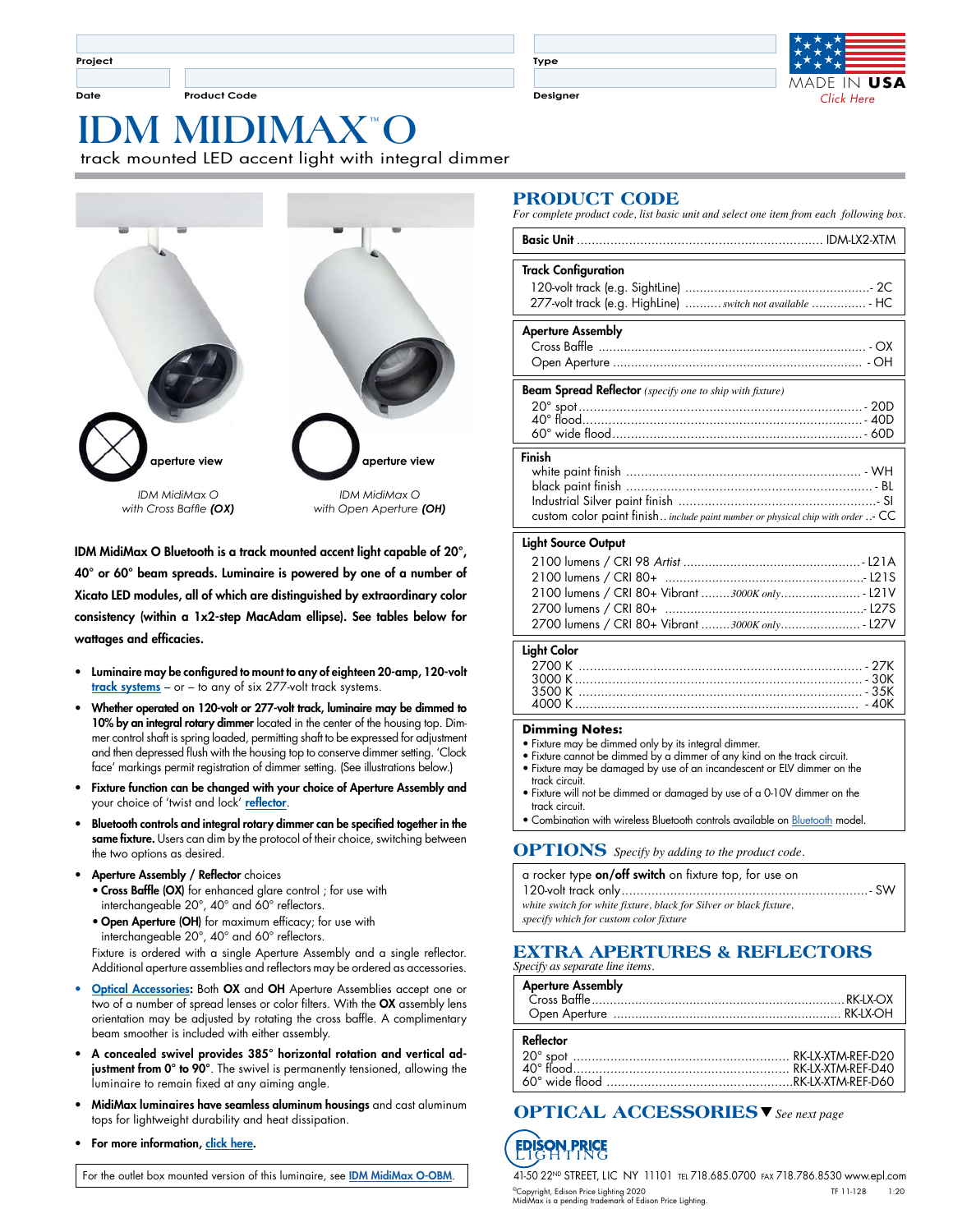# IDM MIDIMAX O



## **DIMMER OPERATION**





Adjust dimmer as desired; record setting if useful



#### **MODIFICATIONS AVAILABLE**

*Contact factory with quantity for pricing; orders may require shop drawing approval.* For modified stem lengths up to 72", add the following to the end of the product code: + number of inches.



#### **OPTICAL ACCESSORIES** *Specify as separate line items.*

*All are 3 3 /4" (95mm) dia. Lenses and filters are glass; screens are aluminum.*

| color filters |  |
|---------------|--|
|               |  |
|               |  |
|               |  |
|               |  |
|               |  |
|               |  |
|               |  |
|               |  |
|               |  |

### **APPLICATIONS**

Luminaire is suitable for highlighting vertical or horizontal surfaces, as well as objects in museums, galleries, showrooms, residences, offices and stores.

Luminaire is  $\mathbb{G}$  listed for mounting on Edison Price Lighting 120-volt or 277-volt track.

# – see below for photometric reports –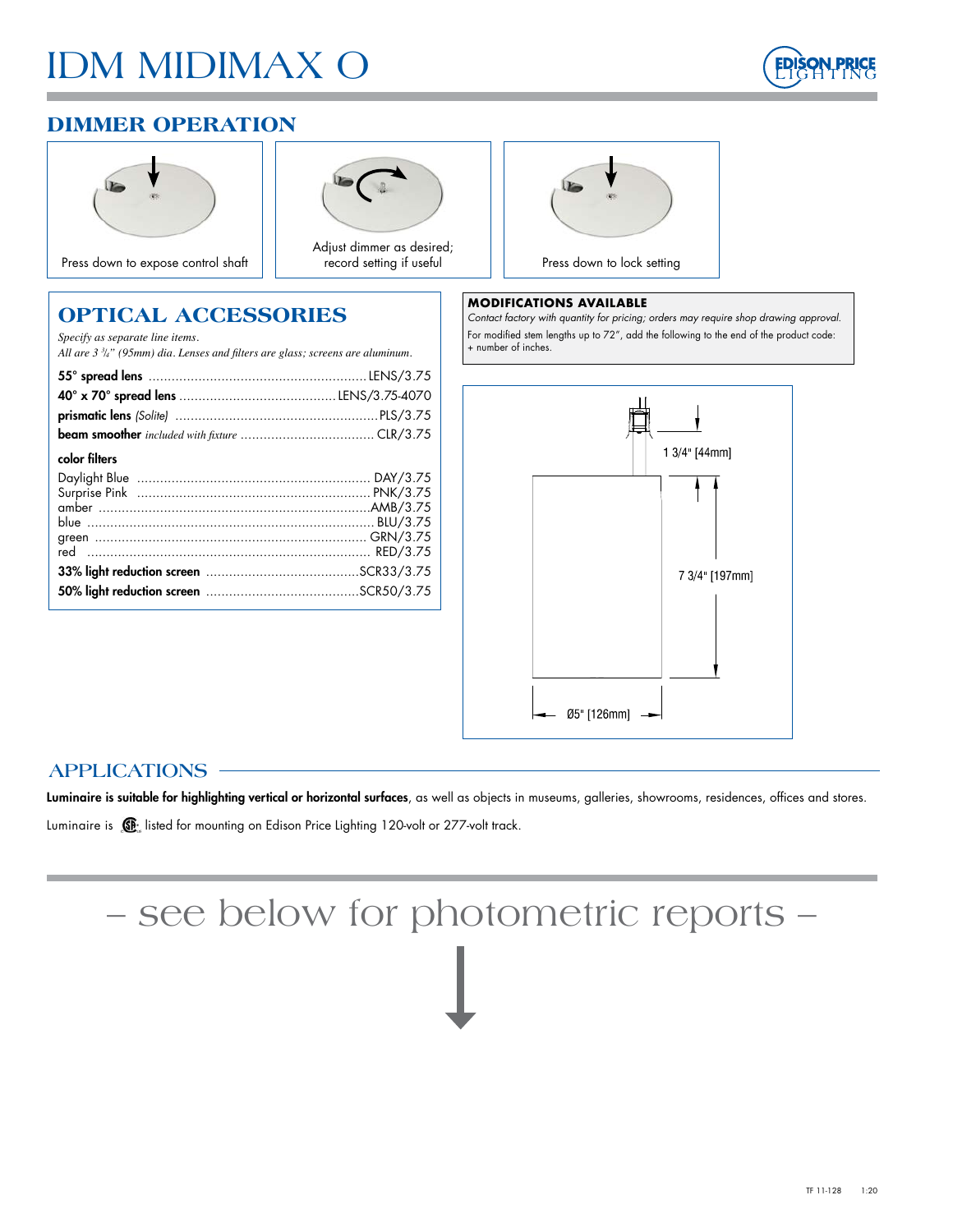

**20**°

#### **PHOTOMETRIC REPORT with 20° reflector** (tested per IESNA LM-79-2008)

*Verification Services Report No. 1164149. Original test report furnished upon request.*

Luminaire ......................... track-mounted LED accent light with a 20° reflector and black cross-baffle (NO LENS)

Lamp ............................... Xicato XTM LED Module, 2100 lumens, 3000K

Lamp Life ......................... rated 50.000 hours based on L70/B50 criteria. LM80 report by LED manufacturer furnished upon request

#### **CANDLEPOWER DISTRIBUTION**



#### **LUMINAIRE LIGHT OUTPUT AND EFFICACY**<br> **LEDM ANDERS CONTROL** *Interior Light Output Luminaire Efficacy LED Module Type Luminaire Light Output System Wattage Luminaire Efficacy (Ims/watt)* 2100 Lumens Artist 1072\* 41\* 26

2100 Lumens standard & Vibrant 1072 1072 47 23 2700 Lumens standard & Vibrant 1351\* 1351\* 51\* 151\* 26

| *estimated values |  |
|-------------------|--|

#### **PHOTOMETRIC REPORT with 40° reflector** (tested per IESNA LM-79-2008)

*Verification Services Report No. 1164150. Original test report furnished upon request.*

Luminaire ......................... track-mounted LED accent light with a 40° reflector and black cross-baffle (NO LENS) Lamp ................................. Xicato XTM LED Module, 2100 lumens, 3000K

# **40**°

**60**°

#### **CANDLEPOWER DISTRIBUTION**



#### **LUMINAIRE LIGHT OUTPUT AND EFFICACY**

| <b>LED</b> Module Type         | Luminaire Light Output | Luminaire Efficacy<br>(Ims/watt) | System Wattage |
|--------------------------------|------------------------|----------------------------------|----------------|
| 2100 Lumens Artist             | $914*$                 | $35*$                            | 26             |
| 2100 Lumens standard & Vibrant | 914                    | 40                               | 23             |
| 2700 Lumens standard & Vibrant | $1152*$                | $44*$                            | 26             |
| *estimated values              |                        |                                  |                |

#### **PHOTOMETRIC REPORT with 60° reflector** (tested per IESNA LM-79-2008)

*Verification Services Report No. 1164151. Original test report furnished upon request.*

Luminaire ......................... track-mounted LED accent light with a 60° reflector and black cross-baffle (NO LENS) Lamp ................................. Xicato XTM LED Module, 2100 lumens, 3000K

#### **CANDLEPOWER DISTRIBUTION**



#### **LUMINAIRE LIGHT OUTPUT AND EFFICACY**

| Horizontal Angle |             | <b>LED</b> Module Type         | Luminaire Light Output | Luminaire Efficacy<br>(Ims/watt) | <b>System Wattage</b> |
|------------------|-------------|--------------------------------|------------------------|----------------------------------|-----------------------|
|                  |             | . 2100 Lumens Artist           | $912*$                 | $35*$                            |                       |
| 1875<br>1773     |             | 2100 Lumens standard & Vibrant | 912                    | 4C                               |                       |
| 1397             | $160^\circ$ | 2700 Lumens standard & Vibrant | 1149*                  | $44*$                            |                       |
| 658              |             | *estimated values              |                        |                                  |                       |

\**estimated values*